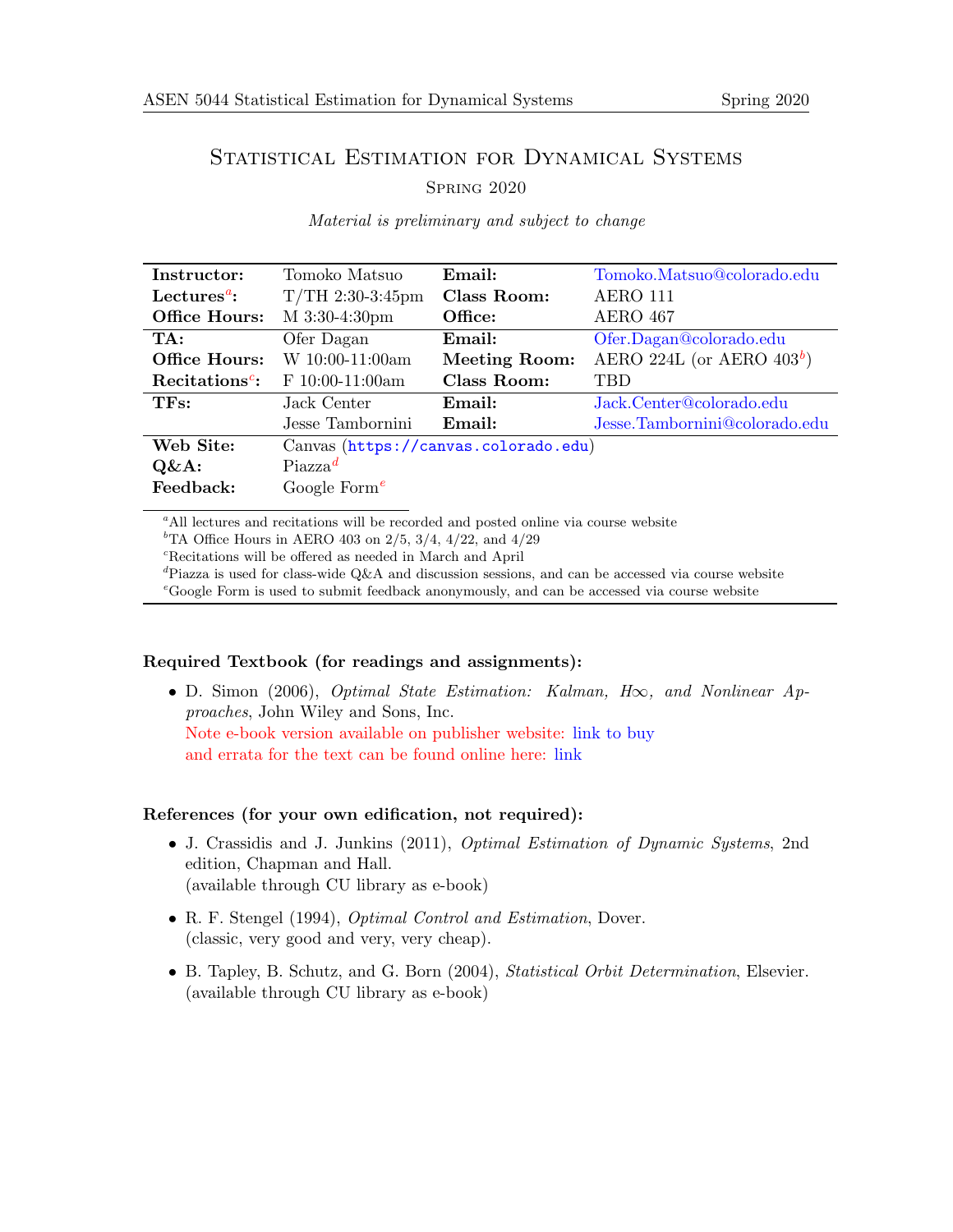# Course Details

# Description:

This course will introduce students to the theory and methods of state estimation for general linear and nonlinear dynamical systems, with a particular emphasis on aerospace and other engineering applications. Major topics include: (1) review of applied probability and statistics, (2) modeling and optimal state estimation for stochastic dynamical systems, (3) theory and design of Kalman filters for linear systems, and (4) linearized and extended Kalman filters for non-linear systems.

# Learning Objectives:

Students will gain both a fundamental and practical understanding of estimation algorithms from a general dynamical systems standpoint. This will prepare them to tackle challenging estimation problems that they will eventually encounter in later courses and in their own professional/research pursuits. By the end of this course, students will:

- 1. be well-acquainted with basic theory and engineering usage of probability and statistics;
- 2. explore, explain, and apply core concepts of estimation theory, especially to problems defined by discrete time stochastic linear and nonlinear state space dynamic process and measurement models;
- 3. formulate and solve dynamic state estimation problems using Kalman filters, leastsquares estimators, and other related estimation algorithms; and
- 4. design, simulate, evaluate, visualize and tune estimator performance for real applications in software (e.g. Matlab, Python).

| $\text{Week}(s)$ | <b>Topic</b>                                                     | Text Chpts.            |
|------------------|------------------------------------------------------------------|------------------------|
|                  | Introduction, Overview                                           |                        |
| $1-3$            | Basic linear dynamical systems theory, Discrete time systems     | $1.1 - 1.7$            |
| $3-6$            | Basic probability and stochastic process theory                  | $2.1 - 2.7$            |
| $6 - 8$          | Least squares estimation, Stochastic linear systems              | $3.1 - 3.7, 4.1 - 4.2$ |
| 8-11             | The Kalman filter (KF): basics, tuning, testing, generalizations | $5.1 - 5.5, 6, 7$      |
| 11-14            | Nonlinear filters: Linearized KF and EKF                         | 13.1, 13.2             |
| 14-15            | Advanced topics                                                  | $8, \cdots$            |

# Anticipated Course Schedule: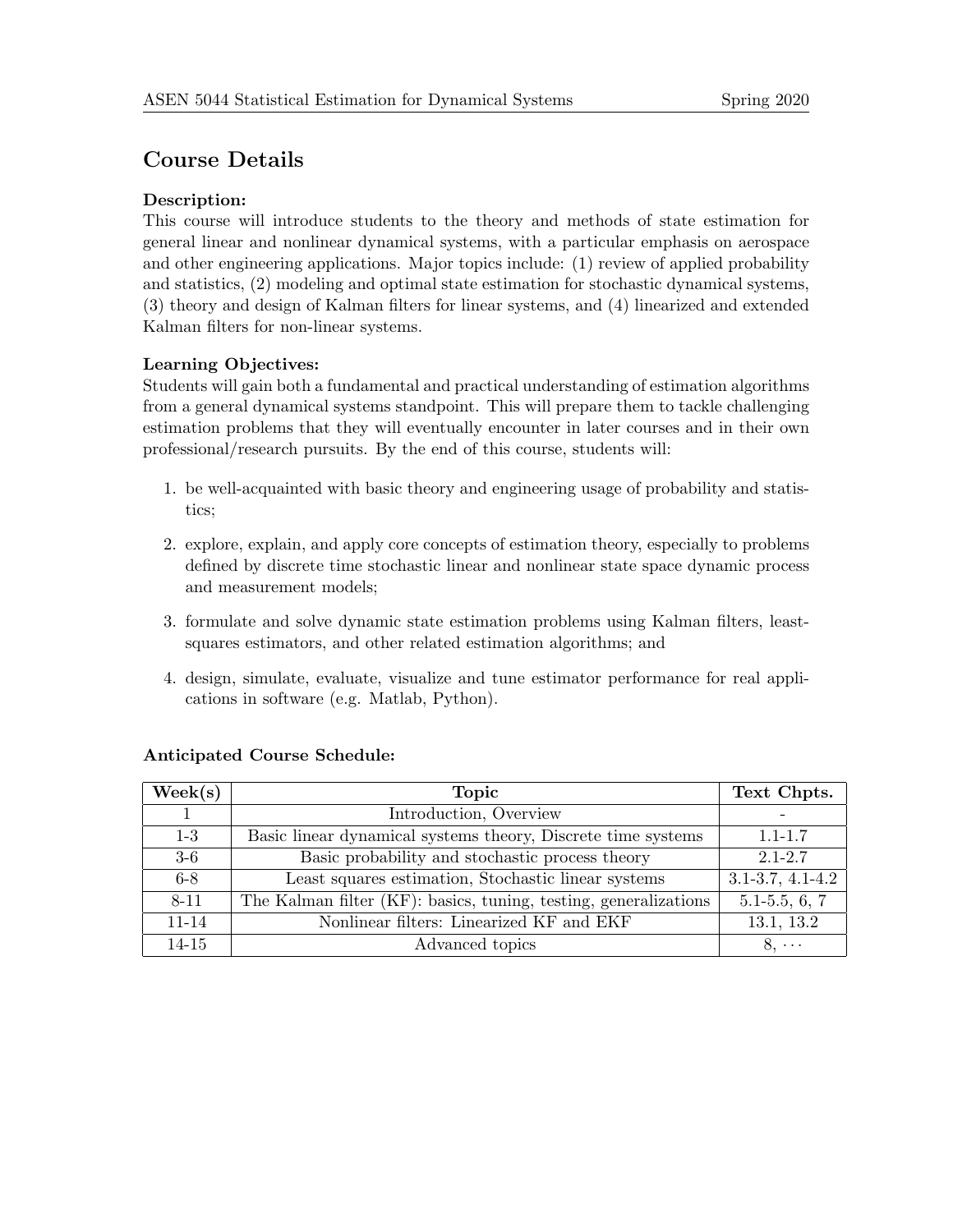#### Course Grading:

Course grades will be determined on the basis of participation  $(5\%)$ , homework  $(20\%)$ , midterm 1  $(25\%)$ , midterm 2  $(25\%)$ , and a final project  $(25\%)$ .

#### Course Format and Logistics:

- All homework assignments are to be turned in electronically via Canvas (see requirements on submission quality).
- Homework assignments will be collected, and *partially* graded.
- Collaboration on homework assignments is allowed, but students must turn in their own homework in a timely manner (see policies below).
- You are encouraged to ask your questions on homework assignments and projects via Piazza so that Q&A interactions will benefit the entire class. Your participation in public Q&A sessions will be counted towards the course participation grade (which is % of the overall grade).
- Any student may opt to answer 'Advanced Questions' for extra credit, but extra credit will only be considered if all regular assignment questions are also completed. Note that zero extra credit will be given otherwise.
- Students will be encouraged to work in pairs for the final project.
- All midterm exams will be take-home and open-book/open-note. Students will have exactly one week to complete exams and may not collaborate with each other on exams in any way.

#### Electronic Assignment Submission Requirements:

Students should make an effort to turn in assignments that are organized with a professional appearance. It is your responsibility to turn in legible and complete electronic submissions for homework assigments, exams, and projects. If your assignment is not legible for grading, you will receive one and only one warning to resubmit your assignment. Repeat offense, or failure to comply with turning in a legible and clearly organized assignment after the first warning, will result in zero credit for that assignment.

# Regrade Policy:

Requests for regrades on any assignment must be submitted to the instructor in writing via e-mail within 1 week of the assignment being returned to the class. No exceptions. E-mails must clearly articulate the specific reasons for the regrade request. The entire assignment will be regraded by the instructor, if request is granted, and thus there is no guarantee of receiving a higher grade. This includes scrutinization of time of the original assignment submission.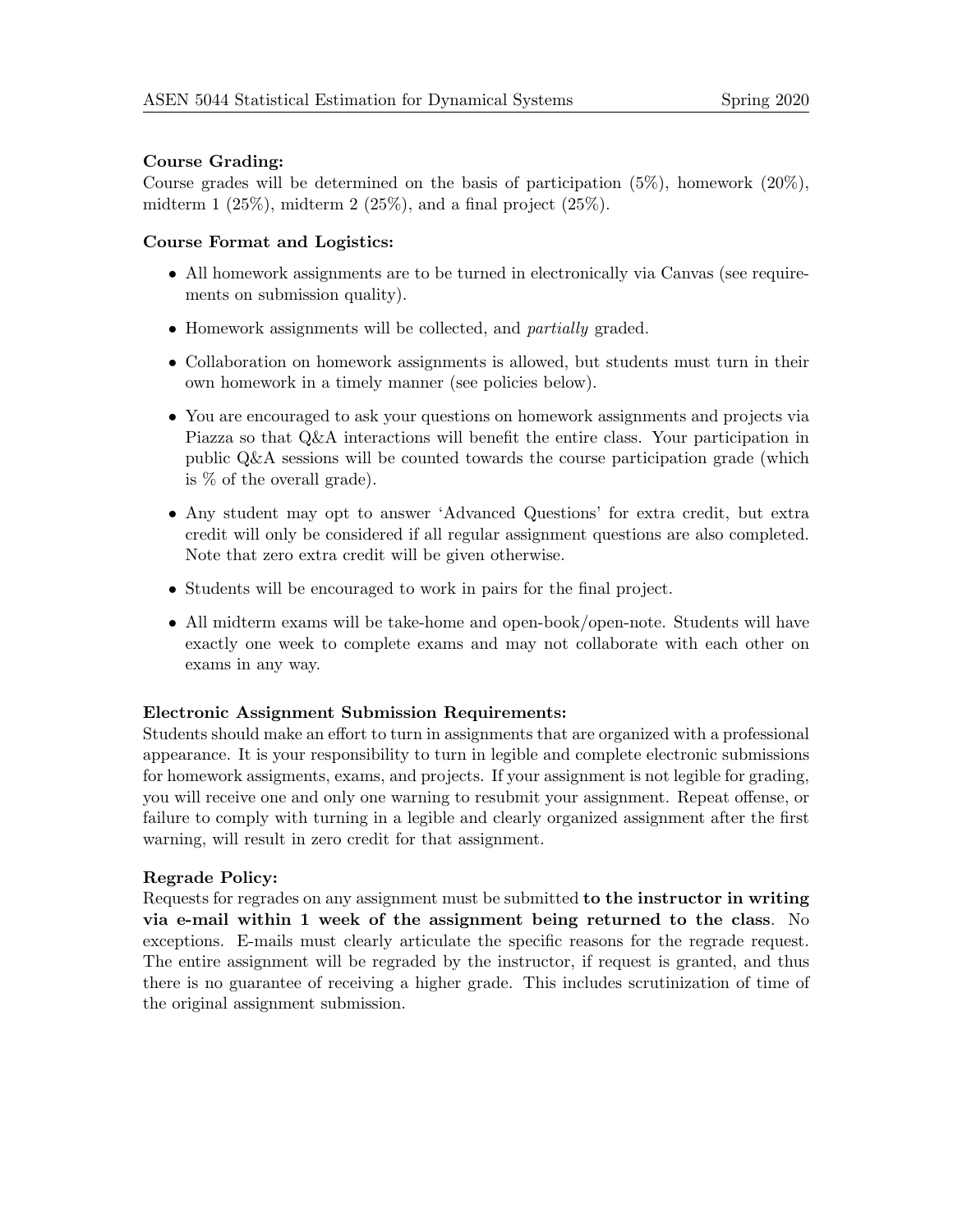# Due Date Extension Policy:

Students are responsible for contacting and working out an alternative plan with the instructor for submitting homework assignments, exams, projects, and any other assignments if these cannot be completed in time. Exams and projects must be rescheduled with the instructor via e-mail at least 2 weeks prior. Homework and other assignment extensions require at least 48 hours e-mail notice to the instructor. The rescheduling and extension policy will be strictly enforced, so plan ahead and manage your time well.

### Unapproved Late Submissions:

Penalties will be applied for unapproved late submissions as follows.

- Late homework assignments will have a 5% deduction immediately, and an additional 2% deduction will be applied for each hour the assignment is late. No assignments will be accepted 48 hours after the original due date.
- Late exams and projects will have 10% deduction immediately, and an additional 4% deduction will be applied for each hour the assignment is late. No exams and projects will be accepted 24 hours after the original due date.
- Late submission on homework assignments, exam, project, etc. results in an immediate forfeiture of any extra credit attempted for that submission.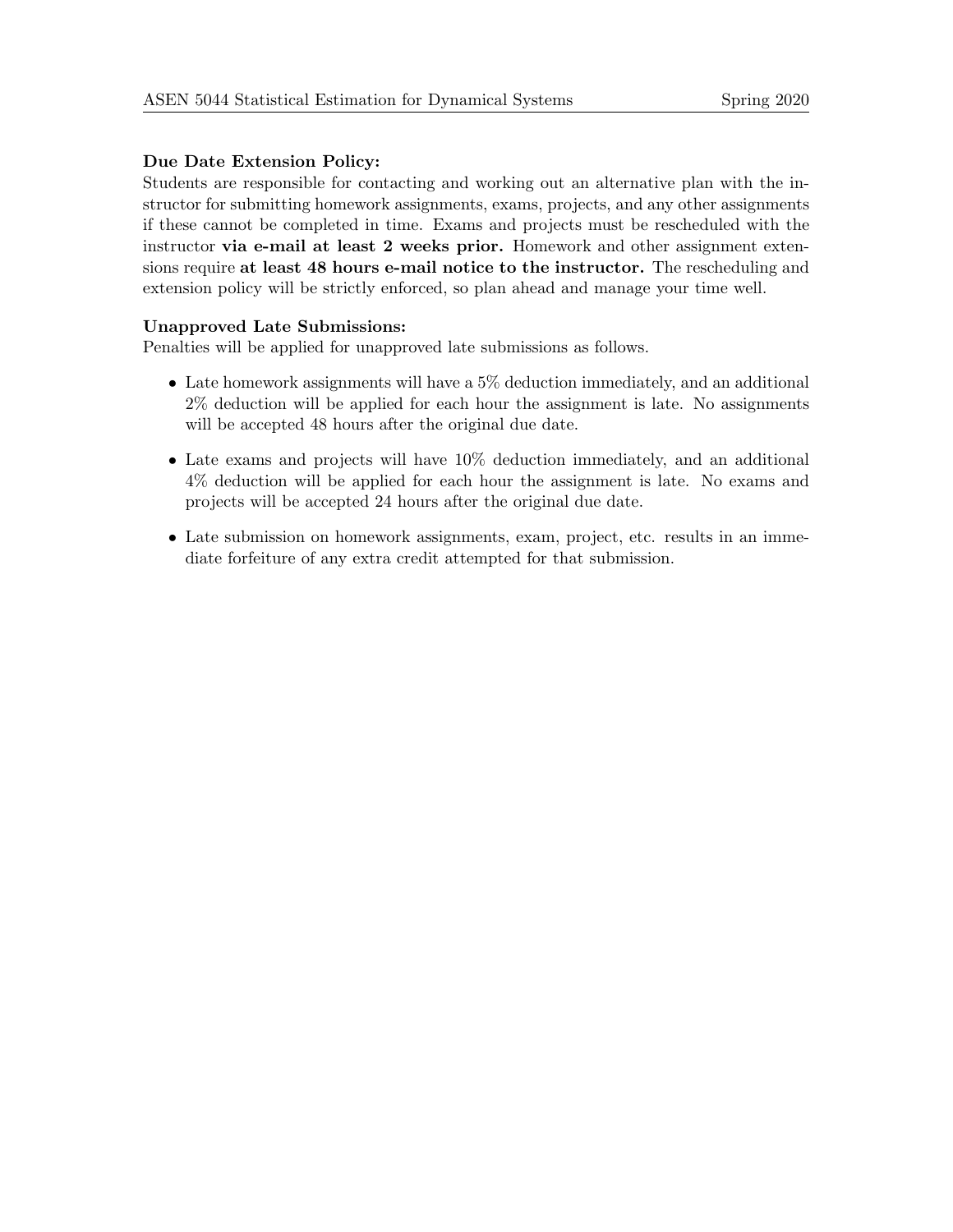# General Policies

## Accommodations for Disabilities:

If you qualify for accommodations because of a disability, please submit your accommodation letter from Disability Services to your faculty member in a timely manner so that your needs can be addressed. Disability Services determines accommodations based on documented disabilities in the academic environment. Information on requesting accommodations is located on the [Disability Services website.](http://www.colorado.edu/disabilityservices/students) Contact Disability Services at 303-492-8671 or dsinfo@colorado.edu for further assistance. If you have a temporary medical condition or injury, see [Temporary Medical Conditions](http://www.colorado.edu/disabilityservices/students/temporary-medical-conditions) under the Students tab on the Disability Services website.

### Classroom Behavior:

Students and faculty each have responsibility for maintaining an appropriate learning environment. Those who fail to adhere to such behavioral standards may be subject to discipline. Professional courtesy and sensitivity are especially important with respect to individuals and topics dealing with race, color, national origin, sex, pregnancy, age, disability, creed, religion, sexual orientation, gender identity, gender expression, veteran status, political affiliation or political philosophy. For more information, see the policies on [class](https://www.colorado.edu/policies/student-classroom-course-related-behavior)[room behavior](https://www.colorado.edu/policies/student-classroom-course-related-behavior) and the [Student Code of Conduct.](https://www.colorado.edu/sccr/)

### Preferred Student Names and Pronouns:

CU Boulder recognizes that students' legal information doesn't always align with how they identify. Students may update their preferred names and pronouns via the student portal; those preferred names and pronouns are listed on instructors' class rosters. In the absence of such updates, the name that appears on the class roster is the student's legal name. I will gladly honor your request to address you by an alternate name or gender pronoun. Please advise me of this preference early in the semester so that I may make appropriate changes to my records.

#### Honor Code:

All students enrolled in a University of Colorado Boulder course are responsible for knowing and adhering to the Honor Code. Violations of the policy may include: plagiarism, cheating, fabrication, lying, bribery, threat, unauthorized access to academic materials, clicker fraud, submitting the same or similar work in more than one course without permission from all course instructors involved, and aiding academic dishonesty. All incidents of academic misconduct will be reported to the Honor Code (honor@colorado.edu); 303- 492-5550). Students found responsible for violating the academic integrity policy will be subject to nonacademic sanctions from the Honor Code as well as academic sanctions from the faculty member. Additional information regarding the Honor Code academic integrity policy can be found at the [Honor Code Office website.](https://www.colorado.edu/sccr/honor-code)